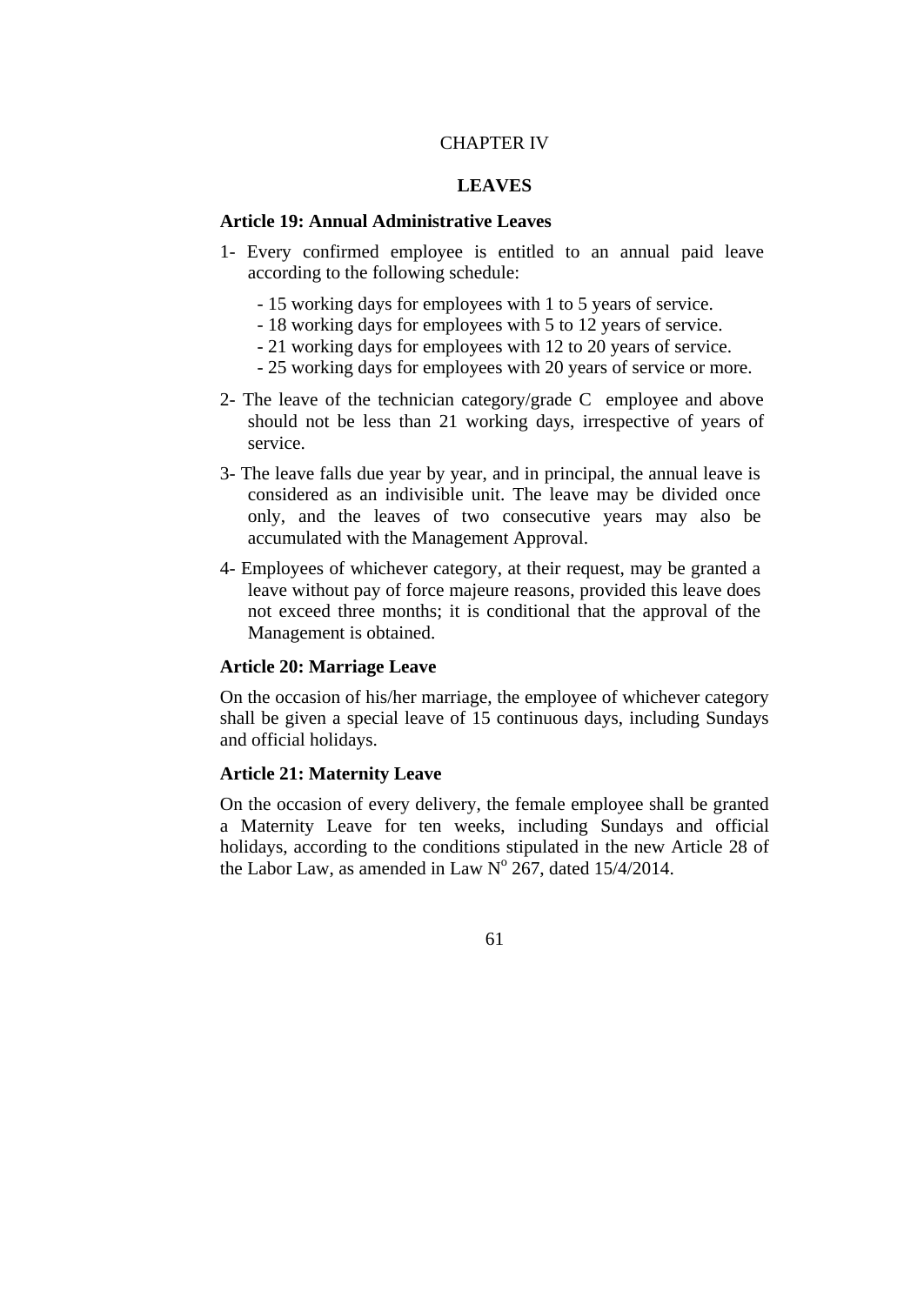Moreover, every employee, of any category whatsoever, has the right to be absent from work on the day of delivery.

#### **Article 22: Death Leave**

An employee of whichever category will be granted a special leave as follows:

- 4 continuous days for the death of a member of his/her family (father, mother, brother, sister, husband, wife, children).
- 2 days for the death of the employee's relatives (grandfather, grandmother, grand children, uncle, aunt (Paternal, Maternal) or any member of either families, nephew or niece).
- 2 days for the death of a member of the family of the employee's spouse, limited to father, mother, brother, sister, brother-in-law (Sister's husband).

### **Article 23: Sick Leaves**

Every employee of whichever category, who presents a medical report, from a physician acceptable to the Bank, evidencing that he/she is in a continuous state of sickness, shall be granted a sick leave as follows:

- 1. Employee with 3 months to 3 years of service: 1 month full pay. 1 month half pay. 4 months without pay.
- 2. Employee with 3 to 5 years of service: 2 months full pay. 2 months half pay. 8 months without pay.
- 3. Employee with 5 to 10 years of service: 3 months full pay. 3 months half pay. 12 months without pay.

62